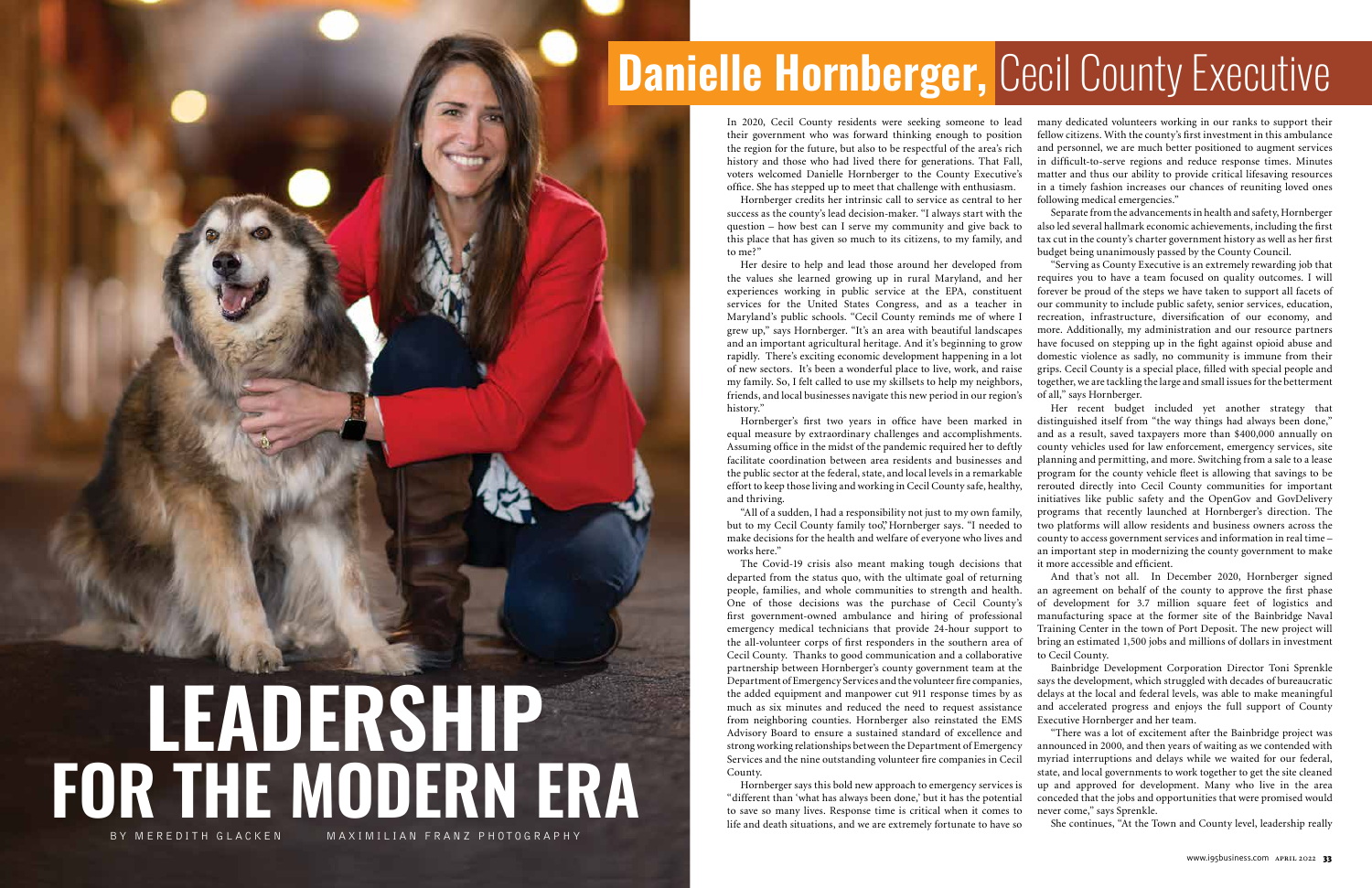Home to the Maryland 5-Star at Fair Hill, the 86th running of the Fair Hill Races, internationally recognized breeding operations, training facilities, therapeutic riding programs, and more, the horse industry has always fueled the beating heart of Cecil County, Maryland. In recent years, the region has become an even more active hotbed of equine business.

"There's always been a lot happening with horses in Cecil County," says Joann Dawson of the place she's lived and worked for more than two decades.

Dawson and her husband Ted own Fairwinds Farm and Stables in the town of Northeast, Maryland, where they keep 26 horses on 52 acres of idyllic landscape. The couple moved from Delaware in 1999, in search of a location with enough land to run a working horse farm that was also close to economic centers. They settled on Cecil County as the perfect place to start their business. Dawson says it has grown to include riding lessons, a wedding venue, film locations, a bed and breakfast, and more.

Fairwinds is also a Maryland designated Horse Discovery Center, inviting people of all ages to experience and learn about horses – often for the first time. "Our purpose is to welcome people and teach them something. We have had a lot of people who just stopped by to watch a lesson or take a trail ride and they come back again and again," she notes.

Dawson says that more visitors were tapping into those opportunities during the Covid-19 pandemic. "We went from 70 riding students before the pandemic to 120 students now. People wanted to get out of the house and were looking for outdoor activities where they could be socially distanced. We got a lot of people on horses for the first time."

"We love what we do, and we work seven days a week," she continues. "We love introducing people to horses. There's a lot of pride in horses in this state." And she's right. According to the Maryland Department of Agriculture's Horse Industry Board, there are approximately 200 equine organizations in the state and 16,000 horse farms and stables, many of those located in Cecil County.

"About 52 percent of Marylanders consider themselves horse enthusiasts," says Jeffrey Newman, who is CEO of the Maryland 5-star at Fairhill equestrian event. Newman heads the new annual riding competition at Fairhill International in Elkton, which boasts world-class training and eventing venues. "5-star" is the top level of eventing for the dressage, showjumping, and cross-country riding disciplines, and the Maryland 5-Star is one of only seven prestigious 5-star riding competitions in the world, and one of two that take place in the U.S.

Newman says that Cecil County was the obvious choice to host the four-day elite sporting event. "It's ideally situated 45 minutes from Baltimore, 45 minutes from the Delaware border, and 45 minutes from Philly – all places that, along with Maryland, have very active equestrian communities."

2021 was the first year for the four-day elite sporting event, and attendance exceeded expectations with more than 21,000 tickets sold. The competition featured 184 competitors from all over the world and brought in more than 13,000 visitors from out of state. In addition to those who attended in-person, an estimated 140,000 viewers from all over the world tuned in to watch the event's more than 13 hours of live coverage on broadcast television as well as online on the USEF Network and Horse & Country livestreams.

Maryland 5-Star attendance is expected to rise over the next four years and could welcome as many as 80,000 spectators to Fair Hill annually, according to Newman. County Executive Danielle Hornberger says Cecil County's local economy got a major boost from the arrival of the competition. "Spectators and competitors who were here for the event booked rooms, shopped, dined, and supported our local businesses. It was a wonderful week to showcase Cecil County to the world."

"It's a unique challenge," she explains. "How do we change and also stay the same? Achieving that harmony between old and new – that respect for our history and concurrent forward movement – demands a modern style of leadership to meet the moment. That's exciting to me, so it's a real honor and joy for me to do this job and serve my community."  $I<sub>95</sub>$ 

## **And they're off!** Cecil County — An International **And they're off!** Leader in Equestrian Activity

The Horse Industry Board estimates that Maryland's competition sector has a total economic impact of \$270 million annually and supports more than 3,000 workers. Cecil County will showcase the Maryland 5-Star competition again this year from October 13-16. "The organizing committee is hard at work planning this year's Maryland 5-Star at Fairhill," says Hornberger. "We're excited to grow this event year over year and create an unrivaled atmosphere for seasoned horse professionals and first timers alike."

In addition to family horse farms and competition facilities, Cecil County is also home to a variety of other equine businesses. "Cecil's horse industry is incredibly diverse," says Maureen O'Shea Fitzgerald, the agriculture business coordinator for the Cecil County Department of Agriculture. "There are therapeutic riding centers, breeders, even farms where racehorses go to retire."

"Our therapeutic riding centers offer differently abled people unique opportunities to experience the thrill of riding and our

worked to streamline the approval process so that we could keep things moving, and we finally broke ground last year. It was a real hopeful moment for the community at a time when everyone was struggling with the impact of the pandemic."

Hornberger's "get-the-job-done" leadership style extends to her team inside the county offices as well. "It's always been important to me to surround myself with people who are truly talented in their areas of expertise," Hornberger says. "As it turns out, that's a really efficient way to run a government."

Hornberger's leadership style uses trust and communication as focal points, offering those on her County Government team what she describes as "autonomy and support."

"She does a lot of listening," says David Trolio, Cecil County Director of Community Services. "She communicates her vision and trusts those on her team to put our skills to work for the people in this county. At the same time, she's also there for guidance, support, or troubleshooting whenever we need it."

Hornberger says it's her experience in advocacy and public service that inspire her stewardship of Cecil County's 576 employees. "Whether you're managing people or projects, it's so important to remember how much teaching and learning needs to happen in that process."

"Communication is paramount," she continues. "When you're clear and concise about what the goals are and when you listen and think through as a team what's needed to accomplish the task at

hand, you avoid confusion and you set everyone up for success. And then, when you succeed on a project that helps our community, there is so much joy in that."

As for what's next in Hornberger's bold agenda, she's focused on working side-by-side with the public and private sectors to facilitate more job-creating infrastructure and development projects like the new Fairhill equestrian and competition center, the expansions of Clene Nanomedicine's science and manufacturing center and Northrop Grumman's Hypersonic Center of Excellence. The addition of the Great Wolf Lodge resort destination opening next year, construction of the I-95 interchange at Belvidere Road, and increases to broadband access for homes and businesses are also among her projects for the coming year.

"Our economy is still fragile coming out of the pandemic, and we have a lot of work ahead of us," says Hornberger. "We have one of the most picturesque landscapes in Maryland to protect while we also grow and advance as a community of diverse people and diverse economies."

#### BY MEREDITH GLACKEN



**"An added benefit of these farms and equestrian facilities is that they protect so much land. Horse farms make up 25 percent of Maryland agricultural lands, and represent 10 percent of all land in the state," says Hornberger.**



**The Maryland 5-Star is one of seven prestigious international 5-star riding competitions and just one of two that take place in the U.S.**